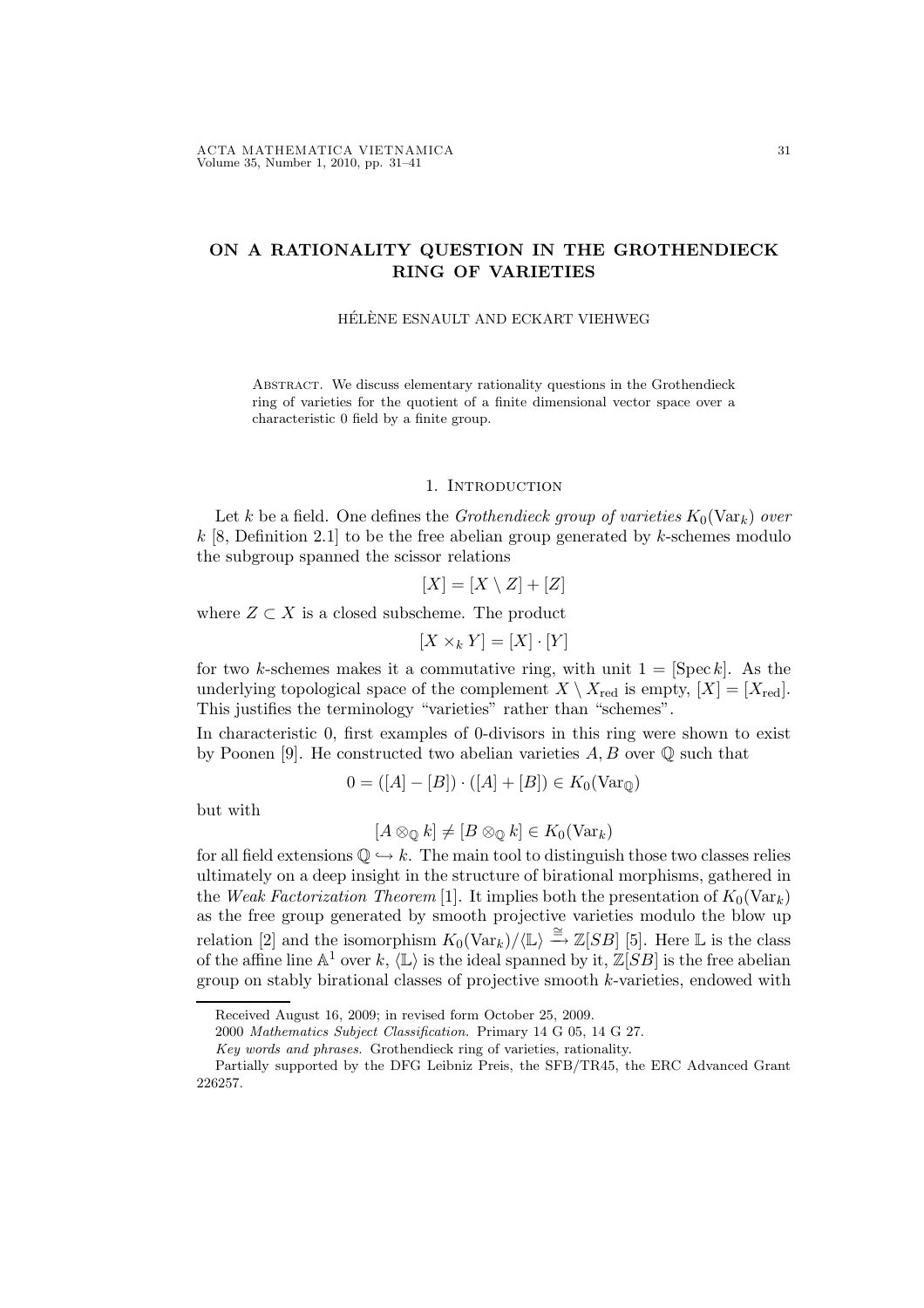the ring structure stemming from the product of varieties over  $k$ . So there are no relations in  $\mathbb{Z}[SB]$  and this allows to recognize certain classes. Of course this does not help in understanding  $\mathbb{L}$ , and the question whether or not  $\mathbb{L}$  is a 0-divisor remains open.

Later Kollár [4] used  $\mathbb{Z}[SB]$  to distinguish in characteristic 0 the  $K_0(\text{Var}_k)$ -classes of non-trivial Severi-Brauer varieties from trivial ones. Rökaeus [10] and Nicaise [8], using in addition specialization of  $K_0(\text{Var}_k)$  from k to finite fields, studied 0-divisors which are classes of 0-dimensional varieties, in particular those of the form  $Spec K$  for a non-trivial field extension of a number field  $k$ . This indicates that one can not expect "descent". For two  $k$ -varieties  $X$  and  $Y$  the equality

$$
[X \times_k \text{Spec } K] = [Y \times_k \text{Spec } K] \in K_0(\text{Var}_K)
$$

implies

$$
[X] \cdot [\operatorname{Spec} K] = [Y] \cdot [\operatorname{Spec} K] \in K_0(\operatorname{Var}_k).
$$

However, the relation  $[X] \cdot [\operatorname{Spec} K] = [Y] \cdot [\operatorname{Spec} K] \in K_0(\operatorname{Var}_k)$  does not imply the equality  $[X] = [Y] \in K_0(\text{Var}_k)$ .

For applications of the Grothendieck ring, it is of importance to understand the class of quotients  $[X/G]$  where X is a variety and G is a finite group acting on it. In  $[6, \text{Lemma } 5.1]$ , Looijenga shows that if k is an algebraically closed field of characteristic  $0$ , and if  $G$  is a finite abelian group acting linearly on a finite dimensional  $k$ -vector space  $V$ , then

(1.1) 
$$
[V/G] = \mathbb{L}^{\dim_k V} \in K_0(\text{Var}_k).
$$

In fact the formula  $(1.1)$ , as well as its proof, remain valid if k is any field of characteristic 0 containing the  $|G|$ -th roots of 1. However the condition that G be abelian is essential, as shown by Ekedahl. Indeed, [3, Proposition 3.1, ii)] together with [3, Corollary 5.2] show that for  $G \subset GL(V)$ ,  $V \cong \mathbb{C}^n$  as in Saltman's example [11], the class of  $\lim_{m\to\infty} [V^m/G]/\mathbb{L}^{nm}$  in the completion  $\widehat{K_0(\text{Var}_\mathbb{C})}$  of  $K_0(\text{Var}_{\mathbb{C}})[\mathbb{L}^{-1}]$  by the dimension filtration, is not equal to 1. This implies in particular that for m large enough,  $\mathbb{L}^{nm} \neq [V^m/G] \in K_0(\text{Var}_{\mathbb{C}})$ .

In this note, we discuss possible simple generalizations of Looijenga's formula in various ways. Our first result is the following.

**Lemma 1.1.** Let G be a finite abelian group with quotient  $G \to \Gamma$ . Let k be a field of characteristic 0 and let  $K \supset k$  be an abelian Galois extension with Galois group  $\Gamma$ . Assume, that the Galois action of  $\Gamma$  on K lifts to a k-linear action of G on a finite dimensional K-vector space V. If, for  $N = \exp(G)$ , all N-th roots of 1 lie in k, then  $(1.1)$  holds, i.e.

$$
[V/G] = \mathbb{L}^{\dim_K V} \in K_0(\text{Var}_k).
$$

The condition that  $k$  contains the  $N$ -th roots of 1 is really necessary. In particular, if one allows the group  $G$  to act non-trivially on the ground field, the equation (1.1) is not compatible with descent to smaller ground fields.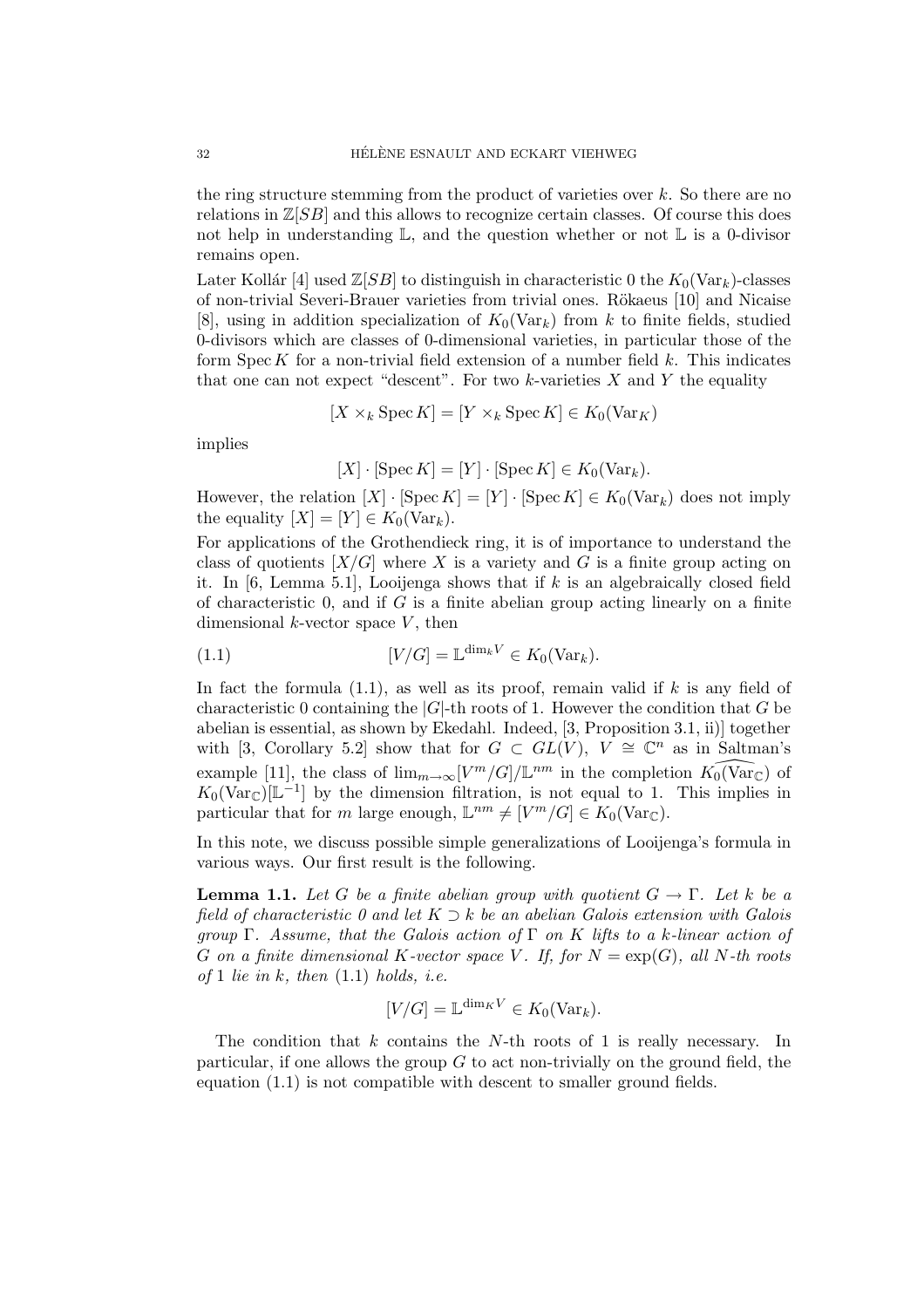**Example 1.2.** Assume  $k = \mathbb{Q}$ ,  $K = \mathbb{Q}(\sqrt{-1})$ ,  $V = K \otimes_{\mathbb{Q}} \mathbb{Q}^2$ , and let G be the subgroup of the group of  $\mathbb Q$ -linear automorphisms of V spanned by

$$
\sigma = \begin{pmatrix} 1 & 0 \\ 0 & -1 \end{pmatrix} \otimes \begin{pmatrix} 0 & 1 \\ -1 & 0 \end{pmatrix}
$$

where the chosen basis of K as a 2-dimensional vector space over  $\mathbb Q$  is  $(1, \sqrt{-1})$ . The group G is cyclic of order 4 and

$$
\mathbb{L}^2 \neq [V/G] \in K_0(\text{Var}_{\mathbb{Q}}).
$$

If  $G \subset GL_k(V)$  is a finite group acting linearly on a finite dimensional vector space V over a characteristic 0 field  $k$ , then  $G$  acts semi-simply. So as a G-representation,  $V = \bigoplus_i V_i \otimes T_i$ , where  $V_i$  is an irreducible representation with  $\text{Hom}_G(V_i, V_j) = \delta_{ij} \cdot k$ , and  $T_i$  is the trivial representation of dimension  $m_i$  equal to the multiplicity of  $V_i$  in V. If G is commutative of exponent N and if the N-th roots of 1 lie in k, then  $d_i = \dim_k V_i = 1$ . Since  $V_i/G$  is normal and one dimensional, it is smooth. So the starting point of Looijenga's proof of (1.1) is the simple observation that there is a k-isomorphism  $V_i/G \cong V_i$  of k-varieties. The proof of  $(1.1)$  then proceeds by stratifying V.

For  $d_i \geq 2$ , the quotient  $V_i/G$  might be singular, thus it can not be isomorphic to V<sup>i</sup> , not even over a field extension. Nevertheless, one can show that the formula (1.1) remains true for irreducible two dimensional representations, or after stratifying, whenever all the  $d_i$  are 1 or 2 and G is a prime power order cyclic group.

**Proposition 1.3.** Let k be a field of characteristic 0 and let V be a finite dimensional k-vector space. Let  $G \to GL_k(V)$  be a linear representation of a finite abelian group.

- 1) If dim<sub>k</sub>  $V \leq 2$ , then (1.1) holds true.
- 2) If G is cyclic of prime power order, and if each irreducible subrepresentation  $V_i$  has  $\dim(V_i) \leq 2$ , then (1.1) holds true.

The main reason for the restriction to  $\dim(V_i) \leq 2$  is that in this case  $\mathbb{P}(V_i) \cong$  $\mathbb{P}_k^1$  and hence  $\mathbb{P}(V_i)/G \cong \mathbb{P}_k^1$  as well. If V is an irreducible representation of dimension  $d \geq 3$  a similar statement fails, and we were unable to prove the equation (1.1).

# 2. Proof of Lemma 1.1

By assumption  $G \subset GL_k(V)$  lifts the action of the quotient  $\Gamma$  on K, hence writing

$$
1 \longrightarrow H \longrightarrow G \stackrel{\varrho}{\longrightarrow} \Gamma \longrightarrow 1,
$$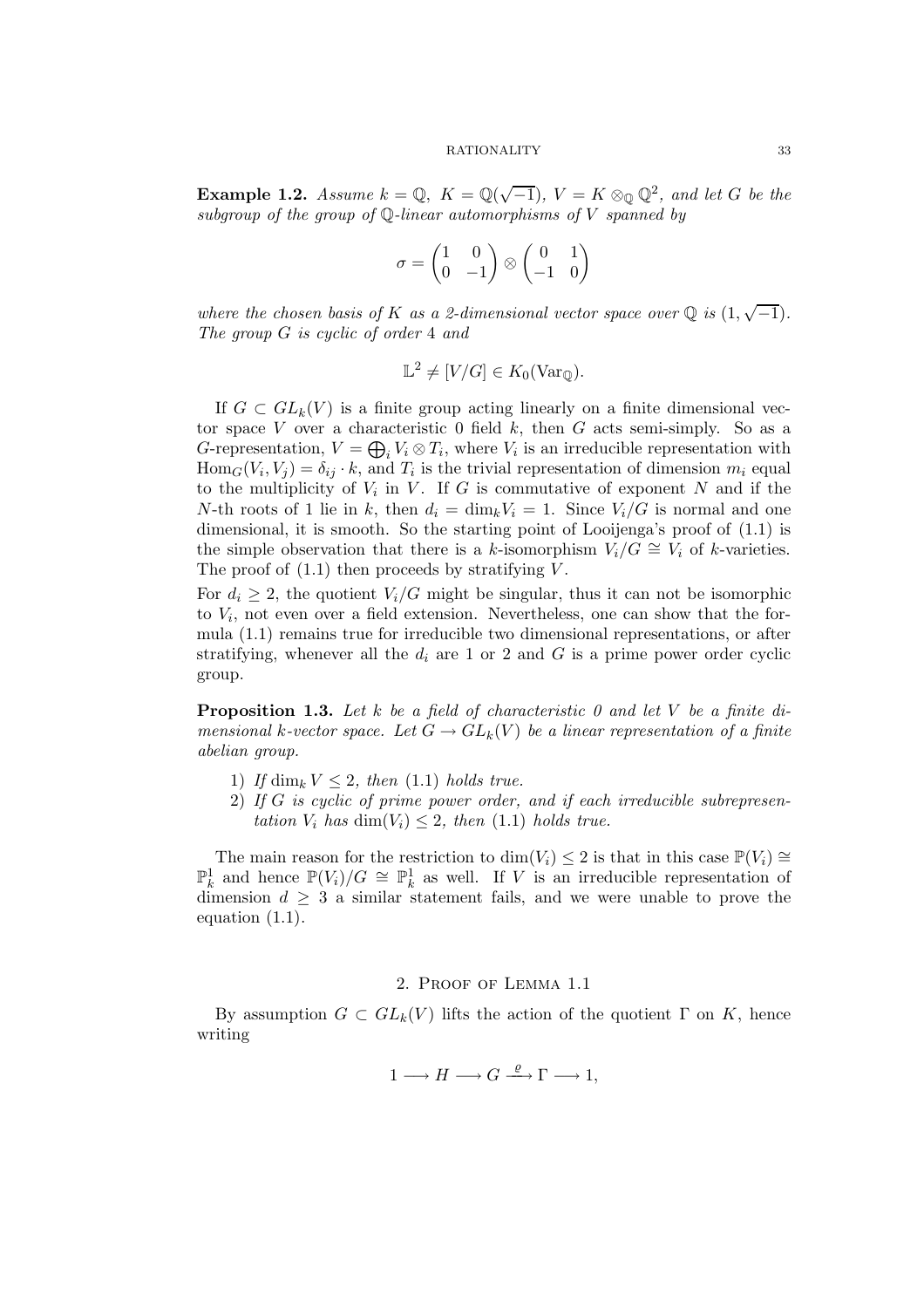one has  $\sigma(\lambda \cdot v) = \gamma(\lambda) \cdot \sigma(v)$ , for all  $\sigma \in G$ ,  $\gamma = \varrho(\sigma)$ , for all  $\lambda \in K$  and for all  $v \in V$ . In particular H is a subgroup of  $GL_K(V)$ . This defines the fiber square

(2.1) 
$$
V/H \longrightarrow \operatorname{Spec} K
$$

$$
\downarrow \Box \qquad \qquad \downarrow
$$

$$
V/G \longrightarrow \operatorname{Spec} k.
$$

By the rationality assumption,  $\mu_N(k) \cong_k \mathbb{Z}/N$ , for  $N = \exp(G)$ , and hence the characters of G are k-rational. So writing  $\hat{H}$  for the character group of H and  $V_{\chi}(H)$  for the eigenspace with respect to the character  $\chi$  of H, one has a fortiori the K-eigenspace decomposition

$$
V = \bigoplus_{\chi \in \hat{H}} V_{\chi}(H).
$$

Since G is commutative the subspace  $V_{\chi}(H)$  of V is G-invariant.

Now on the geometric side, one proceeds as in Looijenga's Bourbaki lecture [6, Lemma 5.1]. Write

$$
V=\prod_{\chi\in\hat{H}}V_\chi(H)
$$

for the product as K-schemes. For  $\{0\} = \text{Spec } K$  one sets  $V_\chi^\times = V_\chi(H) \setminus \{0\}$  and defines the stratification

(2.2) 
$$
V = \bigsqcup_{I \subset \hat{H}} V_I, \quad \text{with} \quad V_I = \prod_{\chi \in I} V_{\chi}^{\times}.
$$

The product in (2.2) is defined over K. The  $\mathbb{G}_m$ -fibration  $V_\chi^\times \to \mathbb{P}(V_\chi(H))$  is the structure map of the geometric line bundle  $\mathcal{O}_{\mathbb{P}(V_{\chi}(H))}(-1)$ , restricted to the complement of the zero-section. It is defined over  $K$  and  $G$ -equivariant. The subgroup H acts trivially on  $\mathbb{P}(V_{\chi}(H))$  and by multiplication with  $\chi$  on the geometric fibres of  $V_\chi^\times \to \mathbb{P}(V_\chi(H))$ .

So for  $I \subset \tilde{H}$  given, the K-morphism

$$
V_I \to \prod_{\chi \in I} \mathbb{P}(V_{\chi}(H))
$$

is a G-equivariant fibration, locally trivial for the Zariski topology. The fibres are isomorphic to  $\mathbb{G}_m^{\# I} \cong \prod_{\chi \in I} \mathbb{G}_{m,\chi}$ , with  $\mathbb{G}_{m,\chi} \cong \mathbb{G}_m$ , hence

(2.3) 
$$
[V_I] = [\mathbb{G}_m^{\#I}] \cdot \prod_{\chi \in I} [\mathbb{P}_K^{r_{\chi}}] \text{ in } K_0(\text{Var}_K).
$$

The action of H is trivial on  $\prod_{\chi \in I} \mathbb{P}(V_{\chi}(H))$  and on the factor  $\mathbb{G}_{m,\chi}$  of  $\mathbb{G}_m^{\#I}$  the group H acts by multiplication with  $\chi$ . One obtains an induced K-morphism

$$
V_I/H \to \prod_{\chi \in I} \mathbb{P}(V_\chi(H))
$$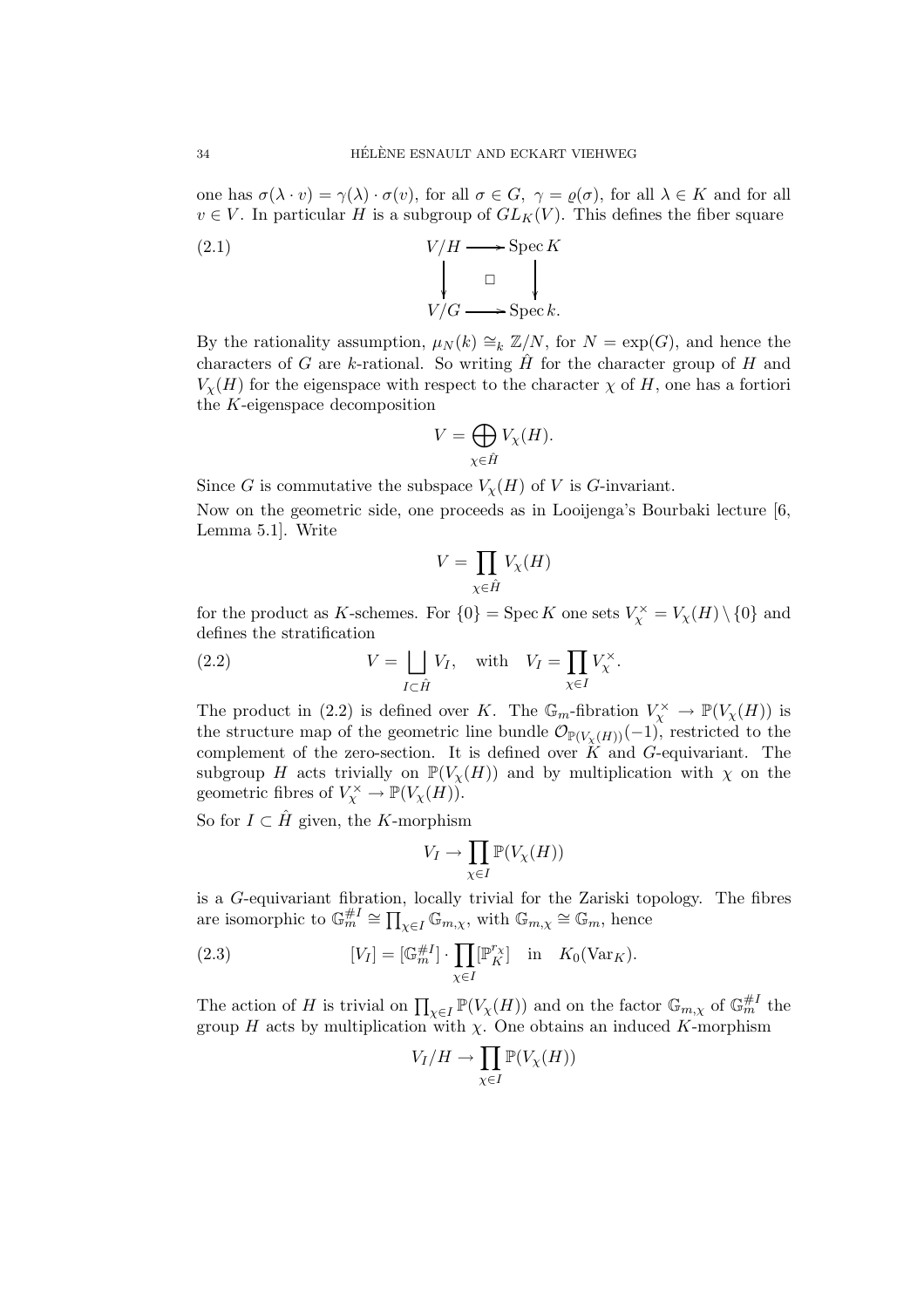which is still a Zariski locally trivial fibration with fibre

(2.4) 
$$
\mathbb{G}_m^{\#I} \cong \left(\prod_{\chi \in I} \mathbb{G}_{m,\chi}\right) / H.
$$

The G-action respects the decomposition  $V_I = \prod_{\chi \in I} V_{\chi}(H)$  and on  $\mathbb{P}(V_{\chi}(H))$ , it factors through Γ, that is one has a splitting of  $\text{Aut}(\mathbb{P}(V_{\chi}(H))/k) \to \text{Aut}(K/k) =$ Γ. This implies

$$
\left(\prod_{\chi \in I} \mathbb{P}(V_{\chi}(H))\right)/G = \left(\prod_{\chi \in I} \mathbb{P}(V_{\chi}(H))\right)/\Gamma
$$

as well as

$$
(\mathbb{P}(V_{\chi}(H))/\Gamma) \otimes_k K = \mathbb{P}(V_{\chi}(H)).
$$

From this one deduces

$$
\left(\prod_{\chi \in I} \mathbb{P}(V_{\chi}(H))\right) / \Gamma = \left(\prod_{K,\chi \in I} \left((\mathbb{P}(V_{\chi}(H))/\Gamma) \otimes_{k} K\right)\right) / \Gamma = \left(\left(\prod_{k,\chi \in I} \left(\mathbb{P}(V_{\chi}(H))/\Gamma\right)\right) \otimes_{k} K\right) / \Gamma = \prod_{k,\chi \in I} \left(\mathbb{P}(V_{\chi}(H))/\Gamma\right).
$$

Here we underline by the lower indices  $K_{jk}$  where we took the fiber products. Remark that  $\mathbb{P}(V_\chi(H))/\Gamma$  is a k-form of  $\mathbb{P}_{k}^{r_{\chi}}$  $\int_k^{\prime_X}$  for  $r_\chi = \dim_K V_\chi(H) - 1$ . The fiber square (2.1) is the composite of two fibre squares

(2.5) 
$$
V_I/H \longrightarrow \prod_{\chi \in I} \mathbb{P}(V_{\chi}(H)) \longrightarrow \text{Spec } K
$$

$$
\downarrow \qquad \qquad \downarrow \qquad \qquad \square
$$

$$
V_I/G \longrightarrow \prod_{\chi \in I} \left( \mathbb{P}(V_{\chi}(H))/\Gamma \right) \longrightarrow \text{Spec } k.
$$

**Claim 2.1.** The k-form  $\mathbb{P}(V_\chi(H))/\Gamma$  of  $\mathbb{P}_k^{r_\chi}$  $\kappa_k^{\prime\chi}$  is split, the k-morphism

$$
V_I/G \to \prod_{\chi \in I} \mathbb{P}(V_\chi(H))/\Gamma
$$

is a  $\mathbb{G}_m^{\#I}$ -fibration, locally trivial for the Zariski topology, and hence

$$
[V_I/G] = [\mathbb{G}_m^{\#I}] \cdot \prod_{\chi \in I} [\mathbb{P}_k^{r_{\chi}}] \text{ in } K_0(\text{Var}_k).
$$

*Proof.* By assumption k contains the N-th roots of 1 for  $N = \exp(G)$  and hence the characters  $\chi \in \hat{H}$  are defined over k.

Then  $V_{\chi}(H)$ , regarded as a k-vector space, has a G-eigenvector v. The line  $\langle v \rangle_K$ defines a point  $c \in \mathbb{P}(V_{\chi}(H))(K)$ . Since the action of G on  $K(c) = K$  factors through the Galois action of Γ on  $K(c)$ , the image of c lies in  $(\mathbb{P}(V_X(H))/G)(k)$ . In addition, in (2.4) the action of H on  $\prod_{\chi \in I} \mathbb{G}_{m,\chi}$  is given by multiplication with  $\chi$ , hence it is defined over k. Then  $\left[\prod_{\chi \in I} \mathbb{G}_{m,\chi}\right] / H$  is obtained by base extension from a k-variety, isomorphic to  $\mathbb{G}_m^{\#I}$ .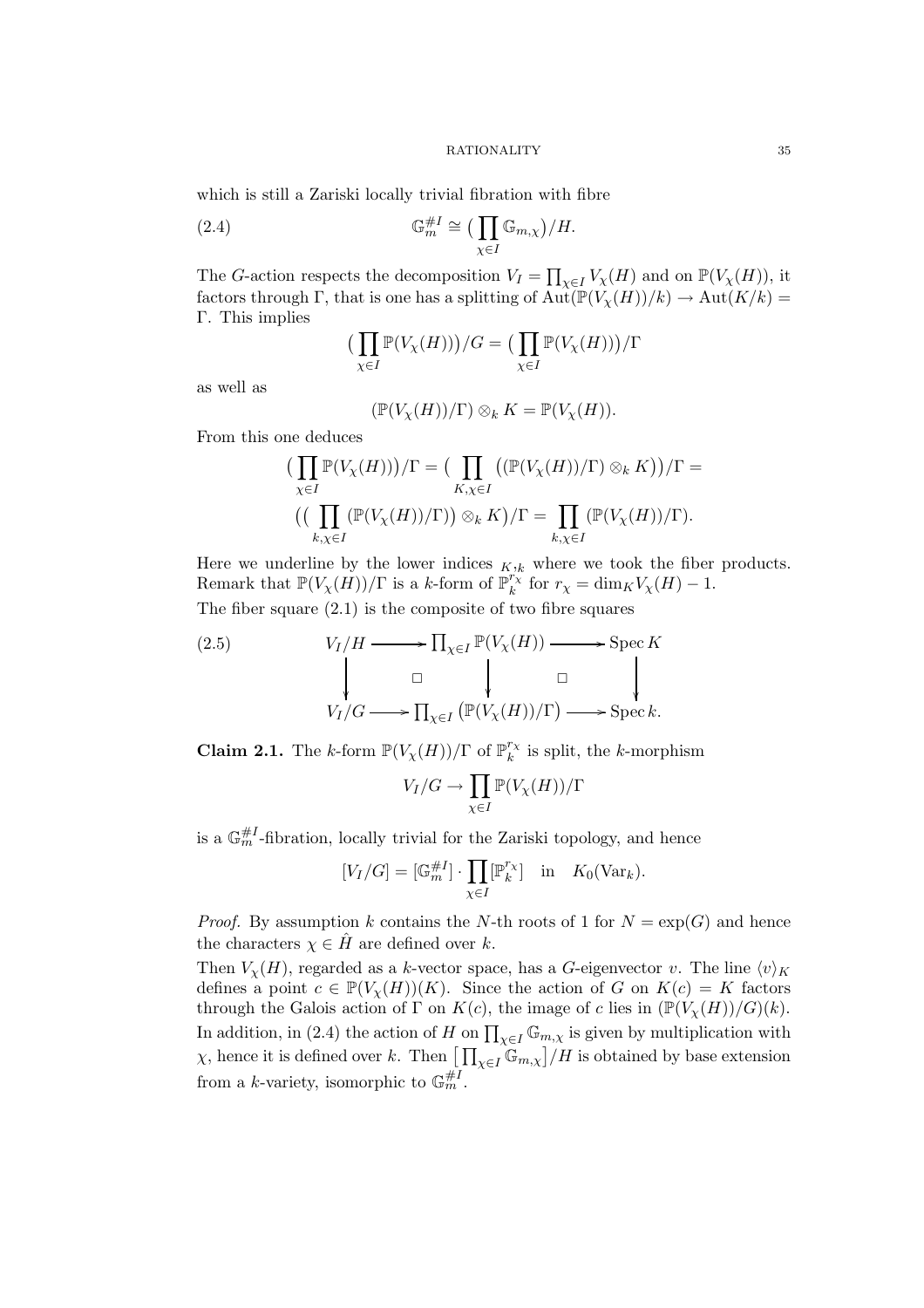Using that the left hand side of (2.5) is a fibre product and that

$$
V_I/H \to \prod_{\chi \in I} \mathbb{P}(V_\chi(H))
$$

is Zariski locally trivial with fibre  $\left[\prod_{\chi \in I} \mathbb{G}_{m,\chi}\right] / H$  this implies the second assertion in Claim 2.1.  $\Box$ 

By (2.2) and (2.3) 
$$
[V/G] = \sum_{I \subset \hat{H}} \left( [\mathbb{G}_m^{\#I}] \cdot \prod_{\chi \in I} [\mathbb{P}_k^{r_{\chi}}] \right).
$$

This decomposition just depends on the dimensions  $r_{\chi}+1$  of the subspaces  $V_{\chi}(H)$ . So if  $W_\chi$  denotes any k-vectorspace of this dimension and  $W = \bigoplus_{\chi \in \hat{H}} W_\chi$ , one finds in  $K_0(\text{Var}_k)$ 

$$
\mathbb{L}^{\dim_K V} = \mathbb{L}^{\dim_k W} = \sum_{I \subset \hat{H}} \prod_{\chi \in I} [W_{\chi}^{\times}] = \sum_{I \subset \hat{H}} \left( [\mathbb{G}_m^{\#I}] \cdot \prod_{\chi \in I} [\mathbb{P}_k^{r_{\chi}}] \right) = [V/G].
$$

This finishes the proof of Lemma 1.1.

# 3. Verification of the properties in Example 1.2

In the standard basis  $e_1, e_2$  of  $\mathbb{Q}^2$  and the basis  $(1, \sqrt{-1})$  of  $K/\mathbb{Q}$ , we write  $\sigma: (x_1 + \sqrt{-1}y_1)e_1 + (x_2 + \sqrt{-1}y_2)e_2 \mapsto (-x_1 + \sqrt{-1}y_1)e_2 + (x_2 - \sqrt{-1}y_2)e_1.$ As  $\sigma$  is Q-linear, it leaves the origin of V invariant, thus acts on  $V^{\times} = V \setminus \{0\}.$ 

One has  $\sigma^2 = -Id$  and this defines the extension

$$
0 \longrightarrow H := \langle \sigma^2 \rangle \longrightarrow G \longrightarrow \Gamma := \langle \gamma \rangle \longrightarrow 0
$$
  

$$
\mathbb{Z}/2 = \text{Aut}(\mathbb{Q}(\sqrt{-1})/\mathbb{Q}) \quad \text{and} \quad \mathbb{Z}(\sqrt{-1}) = \sqrt{-1}
$$

with  $\Gamma = \langle \gamma \rangle \cong \mathbb{Z}/2 = \text{Aut}(\mathbb{Q}(\sqrt{-1})/\mathbb{Q}), \text{ and } \gamma(\sqrt{-1}) = -\sqrt{-1}.$ Thus one has the fiber square

$$
V/H \longrightarrow \operatorname{Spec} K
$$
  
\n
$$
\downarrow \Box
$$
  
\n
$$
V/G \longrightarrow \operatorname{Spec} \mathbb{Q}
$$

The  $\mathbb{G}_m$ -bundle  $V^\times \to \mathbb{P}^1_K$  is compatible with the G-action. The subgroup H acts trivially on  $\mathbb{P}^1_K$  while  $\sigma$  acts via

$$
\bar{\sigma} : (x_1 + \sqrt{-1}y_1 : x_2 + \sqrt{-1}y_2) \mapsto (x_2 - \sqrt{-1}y_2 : -x_1 + \sqrt{-1}y_1).
$$

This yields the fiber squares

$$
V^{\times}/H \longrightarrow \mathbb{P}^1_K \longrightarrow \operatorname{Spec} K
$$
  
\n
$$
\downarrow \qquad \qquad \downarrow \pi \qquad \qquad \downarrow
$$
  
\n
$$
V^{\times}/G \longrightarrow \mathbb{P}^1_K/G \longrightarrow \operatorname{Spec} \mathbb{Q}
$$

**Claim 3.1.**  $\mathbb{P}_K^1/G$  is a genus 0 curve over  $\mathbb Q$  without a rational point.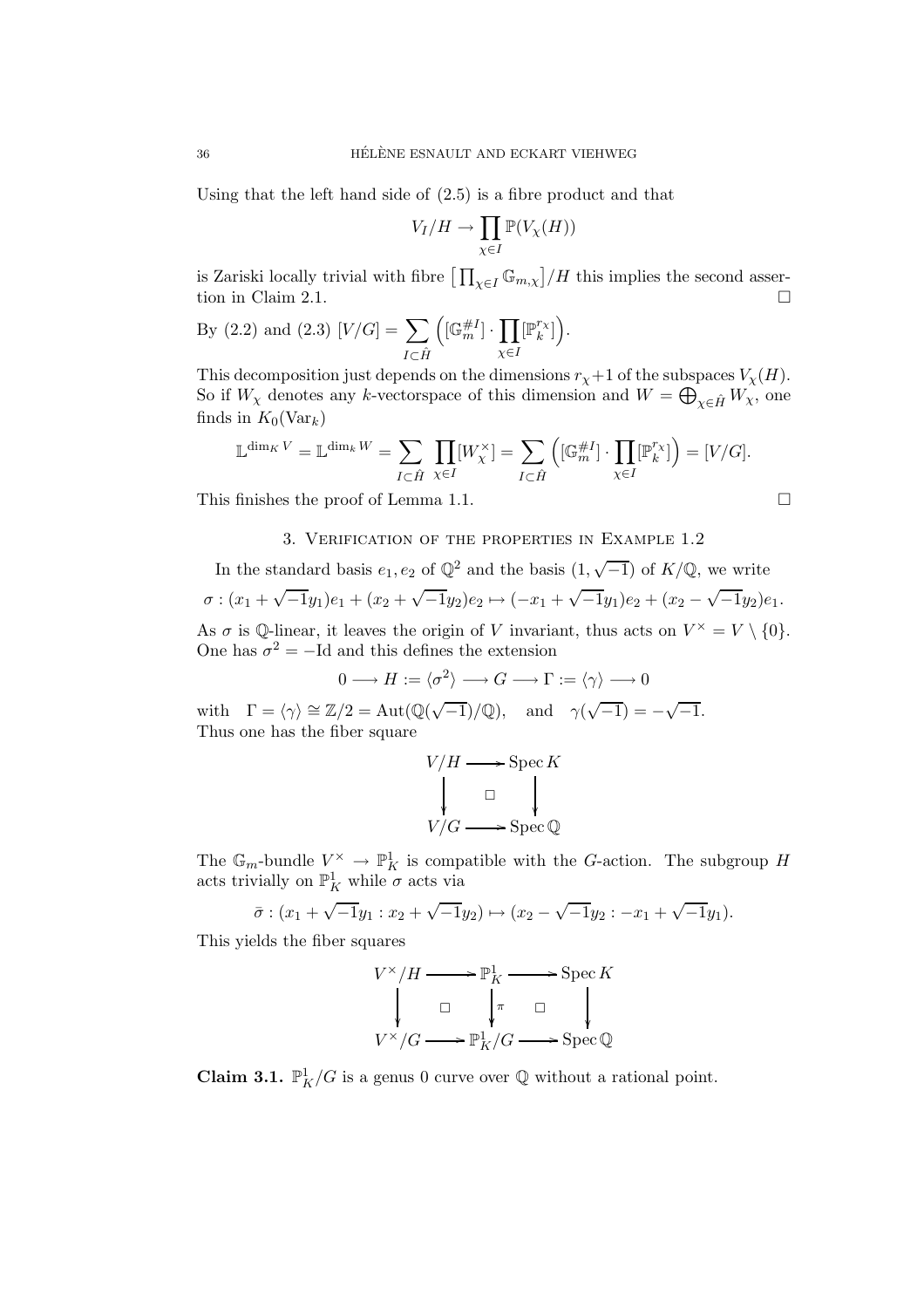*Proof.* Indeed, a rational point is a fixpoint of  $\mathbb{P}^1_K$  under  $\bar{\sigma}$ . But the equation for a fixpoint is precisely

$$
x_1^2 + y_1^2 + x_2^2 + y_2^2 = 0
$$
, with  $(x_1, x_2, y_1, y_2) \neq (0, 0, 0, 0)$ .

So over  $\mathbb Q$  there are no solutions.

**Corollary 3.2.**  $\mathbb{L}^2 \neq [V/G] \in K_0(\text{Var}_{\mathbb{Q}})$ .

*Proof.* The origin  $x_1 = x_2 = y_1 = y_2 = 0$  in V is a fixpoint under G. Thus

$$
[V/G] = [V^{\times}/G] + [\text{Spec}\,\mathbb{Q}].
$$

On the other hand, as we have seen in Claim 2.1,  $V^{\times}/G \rightarrow \mathbb{P}^1_K/G$  is a locally trivial  $\mathbb{G}_m$  bundle.

Here the trivialization of can be written down explicitly:  $V^{\times}$  is the total space of the  $\mathbb{G}_m$ -bundle to the invertible sheaf  $\mathcal{O}_{\mathbb{P}^1_K}(-1)$ , while  $V^\times/H \to \mathbb{P}^1_K$  is the total space of the  $\mathbb{G}_m$ -bundle to the invertible sheaf  $\mathcal{O}_{\mathbb{P}^1_K}(-2) = \pi^*\mathcal{L}$ , where  $\mathcal{L} \in \mathrm{Pic}(\mathbb{P}^1_K/G)$ . So  $V^\times/G \to \mathbb{P}^1_K/G$  is the  $\mathbb{G}_m$ -bundle to the invertible sheaf  $\mathcal{L}$ . One concludes

$$
[V/G] - [\operatorname{Spec} \mathbb{Q}] = [V^{\times}/G] = [\mathbb{G}_m] \cdot [\mathbb{P}_K^1/G] \in K_0(\operatorname{Var}_{\mathbb{Q}}).
$$

On the other hand, one also has

$$
\mathbb{L}^2 - [\operatorname{Spec} \mathbb{Q}] = [\mathbb{A}_{\mathbb{Q}}^2 \setminus \{0\}] = [\mathbb{G}_m] \cdot [\mathbb{P}_{\mathbb{Q}}^1] \in K_0(\operatorname{Var}_{\mathbb{Q}}).
$$

If  $[V/G]$  was equal to  $\mathbb{L}^2$  in  $K_0(\text{Var}_{\mathbb{Q}})$ , then one would have the relation  $[V^{\times}/G] =$  $[A_{\mathbb{Q}}^2 \setminus \{0\}]$  in  $K_0(\text{Var}_{\mathbb{Q}})$ , thus the relation

$$
\Phi([V^{\times}/G]) = -\Phi([\mathbb{P}_K^1/G]) = \Phi([\mathbb{A}_{\mathbb{Q}}^2 \setminus \{0\}]) = -\Phi([\mathbb{P}_{\mathbb{Q}}^1]) \text{ in } \mathbb{Z}[SB],
$$

where  $\Phi: K_0(\text{Var}_{\mathbb{Q}}) \to \mathbb{Z}[SB]$  maps the class  $[X]$  of a smooth projective  $\mathbb{Q}$ -variety X to its stably birational equivalence class.

This however contradicts Claim 3.1, as the existence of a rational point is compatible with the stably birational equivalence on smooth projective varieties over any infinite field k.

For sake of completeness let us recall the proof of this well known fact. If  $\tau: V \dashrightarrow W$  is a birational map between two smooth projective varieties, and  $\tau$ is well defined near  $v \in V(k)$ , then  $\tau(v)$  is well defined and lies in  $W(k)$ . Else one blows up v. This yields an exceptional divisor  $\mathbb{P}^{\dim_k V - 1}$ . Since  $\tau$  is well defined outside of codimension  $\geq 2$ , and since k is infinite, there are rational points on the exceptional divisor on which  $\tau$  is defined and one repeats the argument.  $\Box$ 

# 4. Proof of Proposition 1.3

We first show 1). If V has k-dimension  $\leq$  2, we write the G-equivariant stratification  $V = \{0\} \sqcup V^{\times}$ . Furthermore, the projection  $V^{\times} \to \mathbb{P}(V)$  is G-equivariant as well. Looijenga's argument shows here

$$
[V^{\times}/G] = [\mathbb{G}_m] \cdot [\mathbb{P}(V)/G] \in K_0(\text{Var}_k).
$$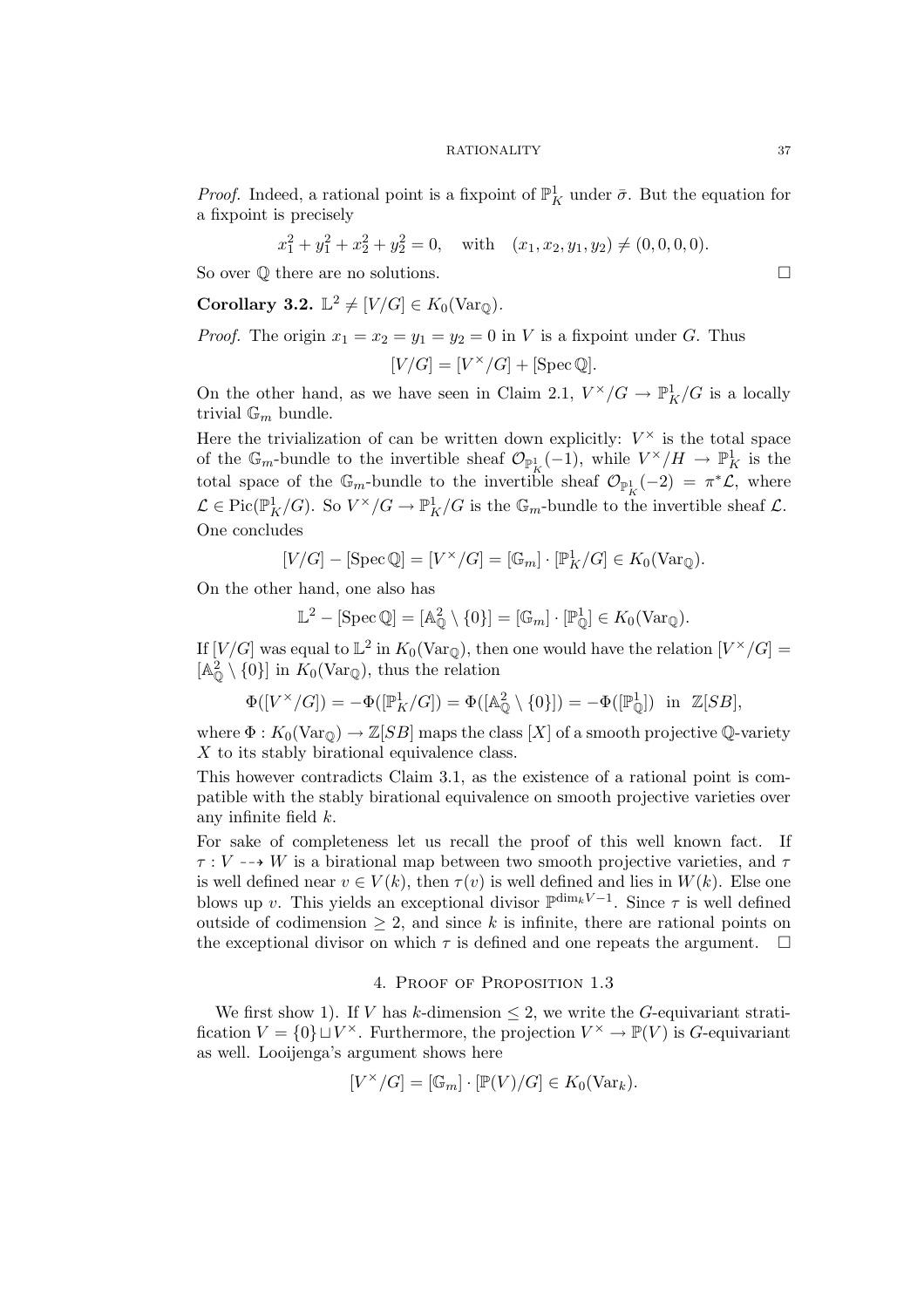On the other hand, either

$$
\mathbb{P}(V) = \operatorname{Spec} k = \mathbb{P}(V)/G \quad \text{or} \quad \mathbb{P}(V)/G \cong_k \mathbb{P}_k^1 \cong_k \mathbb{P}(V).
$$

Adding up, one finds  $[V/G] = \mathbb{L}^2 \in K_0(\text{Var}_k)$ .

We now show 2). Instead of the decomposition  $V = \bigoplus_{i=1}^r V_i \otimes T_i$  of V as a direct sum of irreducible G representations considered in the introduction, we will drop the condition that  $\text{Hom}_G(V_i, V_j) = \delta_{ij} \cdot k$  and choose a decomposition  $V = \bigoplus_{i=1}^{\tilde{m}} V_i$  as a direct sum of irreducible representations. As usual we consider V as a variety and write

$$
(4.1) \t\t\t V = \prod_{i=1}^{m} V_i.
$$

The monodromy group, that is the image of G in  $GL_k(V)$ , is still a p-order cyclic group. So we may assume

$$
(4.2)\t\t\t G \subset GL_k(V)
$$

in the discussion.

**Claim 4.1.** There is a direct factor  $V_i$  of (4.1) such that  $G \subset GL_k(V_i)$ .

*Proof.* Since a p-power order cyclic group G contains a unique p-order cyclic subgroup  $C(G)$ , if  $\{1\} \neq K_i := \text{Ker}(G \to GL_k(V_i))$  then  $C(G) = C(K_i) \subset K_i$ . We conclude by  $(4.2)$ .

We now change the notation: we set  $U = V_i$  and  $W = \bigoplus_{j \neq i} V_j$  with  $V_i$ constructed in Claim 4.1. So  $V = U \oplus W$  equivariantly. We assume that the dimension of  $U$  is 2. If this is 1, the argument simplifies enormously and we don't detail. We define the G-equivariant stratifications

(4.3) 
$$
U = \{0\} \sqcup D^{\times} \sqcup U^{(2)}
$$

$$
V = (\{0\} \times_k W) \sqcup (D^{\times} \times_k W) \sqcup (U^{(2)} \times_k W).
$$

The strata are defined as follows. Write  $\langle \sigma \rangle = G$ . Let  $F(T) \in k[T]$  be the minimal polynomial of  $\sigma$  as a linear map on U. Since U is irreducible,  $F(T)$  is also the characteristic polynomial of  $\sigma$  on U. This defines the quadratic extension

$$
(4.4) \t\t K = k[T]/(F(T)).
$$

The linear map  $\sigma \otimes K \in GL(U \otimes K)$  has two conjugate eigenlines and

$$
D = \{0\} \sqcup D^\times \subset U
$$

is the k-irreducible curve defined by the union of the two lines. Further

$$
U^{(2)}=U\setminus D.
$$

By definition, G acts fixpoint free on  $U^{(2)}$ .

**Claim 4.2.** 
$$
[(U^{(2)} \times_k W)/G] = [(U^{(2)}/G) \times_k W] = [U^{(2)}/G] \cdot [W] \in K_0(\text{Var}_k).
$$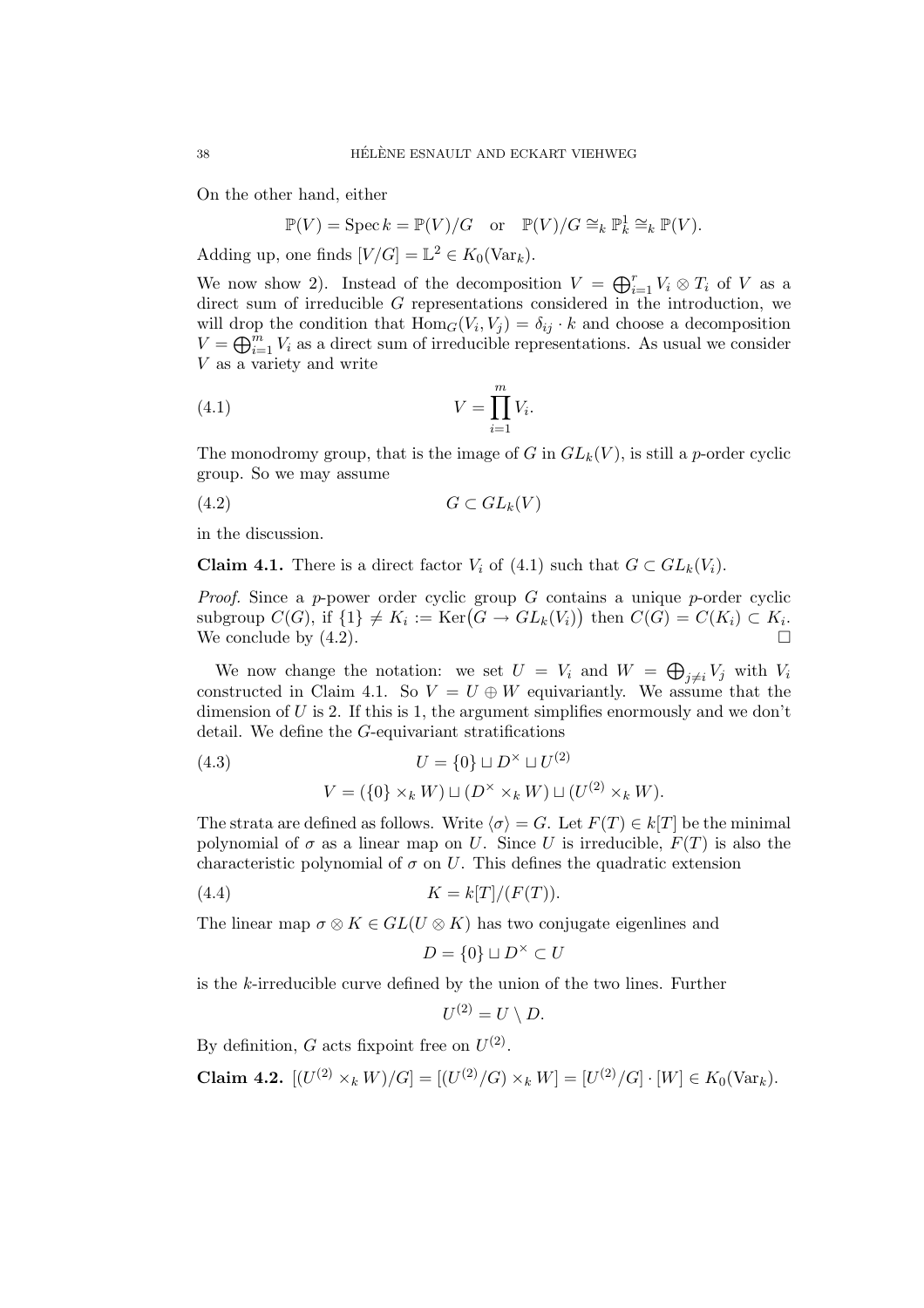*Proof.* One has the G-equivariant projection  $q: (U^{(2)} \times_k W)/G \to U^{(2)}/G$ . Since  $G \subset GL_k(U)$ , for all points  $x \in U^{(2)}$  with residue field  $\kappa(x) \supset k$ , one has  $q^{-1}(x) \cong_{\kappa(x)} W \otimes_k \kappa(x)$ . By construction, one has a fiber square

(4.5) 
$$
U^{(2)} \times_k W \longrightarrow (U^{(2)} \times_k W)/G
$$

$$
\downarrow \qquad \qquad \Box \qquad \downarrow q
$$

$$
U^{(2)} \longrightarrow U^{(2)}/G.
$$

Since  $U^{(2)} \to U^{(2)}/G$  is étale, q defines a local system in  $H^1_{\text{\'et}}(U^{(2)}/G, G_W)$  where  $G_W$  is the image of G in  $GL_k(W)$ . Then  $(U^{(2)} \times_k W)/G$  is the total space of the torsor in  $H^1_{\text{\'et}}(U^{(2)}/G, GL_k(W))$  induced by  $G_W \hookrightarrow GL_k(W)$ . By flat descent [7, Lemma 4.10],

$$
H^1_{\text{\'et}}(U^{(2)}/G, GL_k(W)) = H^1_{\text{Zar}}(U^{(2)}/G, GL_k(W)).
$$

Thus  $(U^{(2)} \times_k W)/G \stackrel{q}{\rightarrow} U^{(2)}/G$ , as the total space of a vector bundle, is Zariski locally trivial. We conclude

(4.6) 
$$
[(U^{(2)} \times_k W)/G] = [U^{(2)}/G] \cdot [W] \in K_0(\text{Var}_k).
$$

 $\Box$ 

So using (4.3) and Claim 4.2, we see

(4.7) 
$$
[V] - [V/G] = ([W] - [W/G]) +
$$

$$
([D^{\times} \times_k W] - [(D^{\times} \times_k W)/G]) + ([U^{(2)}] - [U^{(2)}/G]) \cdot [W].
$$

The curve  $D^{\times}$  is k-irreducible, but splits over K. Therefore  $K \subset H^0(D^{\times}, \mathcal{O})$  is the algebraic closure of  $k$  and thus  $G$  acts on  $K$ .

**Claim 4.3.** The action of  $G$  on  $\text{Spec } K$  is trivial.

*Proof.* After the choice of a cyclic vector,  $\sigma$  is the matrix  $\begin{pmatrix} 0 & 1 \\ b & a \end{pmatrix}$  with  $a, b \in k$ . The curve  $D^{\times}$  is k-affine. Its affine ring is

$$
H^{0}(D^{\times}, \mathcal{O}) = k[X, Y, \frac{1}{X}]/\langle f(X, Y) \rangle
$$

where the homogeneous polynomial  $f(X,Y) = Y^2 - aXY - bX^2$  defines the irreducible polynomial  $F(T) = T^2 - aT - b$  yielding the k-quadratic extension K. The inclusion of  $K \subset H^0(D^{\times}, \mathcal{O})$  is k-linear and defined by  $T \mapsto \frac{Y}{X}$ . Furthermore,  $\sigma(X) = Y$ ,  $\sigma(Y) = bX + aY$ , thus

$$
\sigma(T) = \frac{\sigma(Y)}{\sigma(X)} = \frac{bX + aY}{Y} = \frac{b}{T} + a = T.
$$

 $\Box$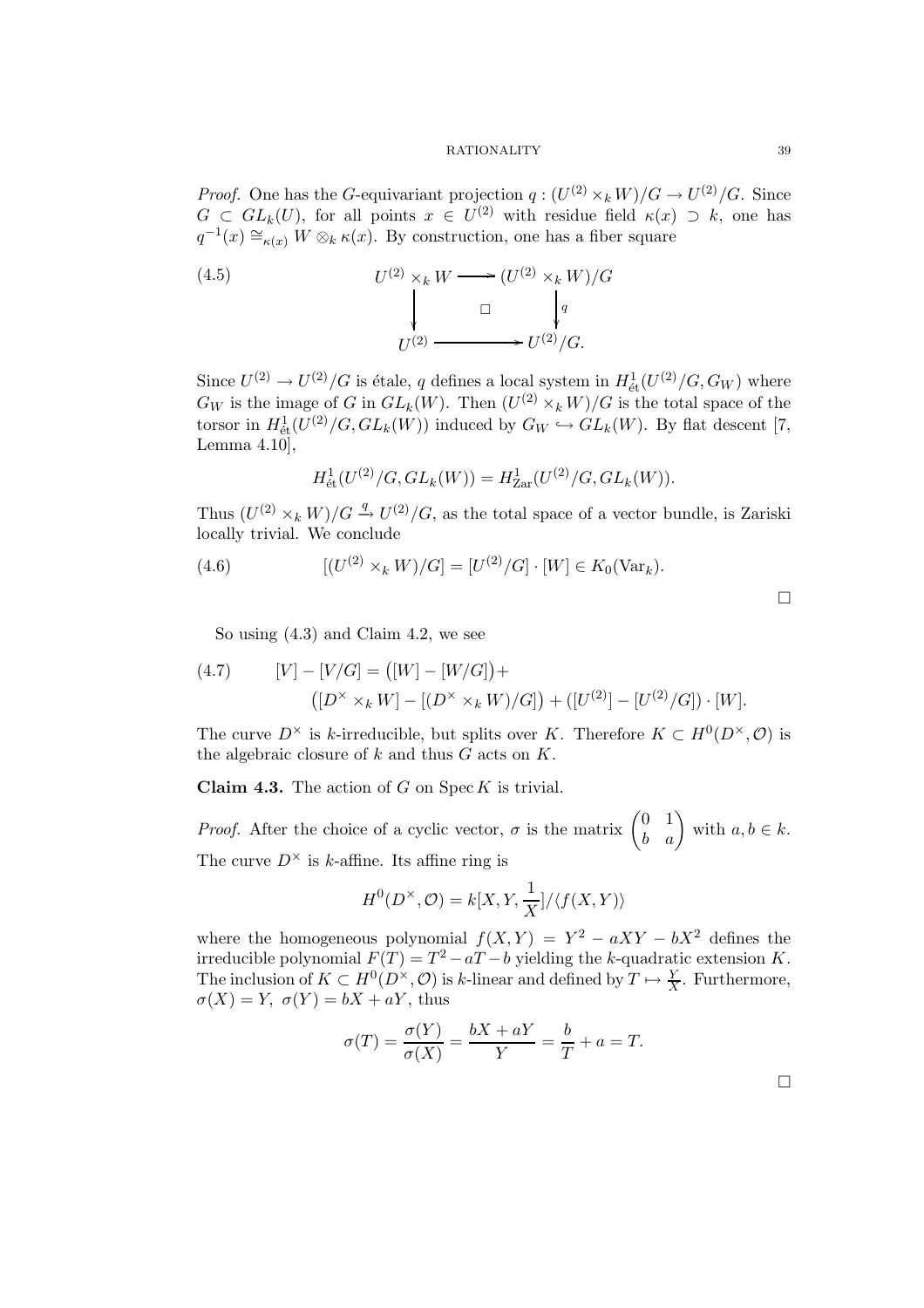We can now analyze the second difference in  $(4.7)$ . One has the G-equivariant fiber product

$$
D^{\times} \times_k W \longrightarrow \operatorname{Spec} K \times_k W
$$
  
\n
$$
\downarrow \qquad \Box \qquad \downarrow
$$
  
\n
$$
D^{\times} \longrightarrow \operatorname{Spec} K.
$$

Since  $D^{\times} = \operatorname{Spec} K \times_k \mathbb{G}_m$ , the morphism  $D^{\times} \times_k W \to \operatorname{Spec} K \times_k W$  is a Gequivariant Zariski locally trivial  $\mathbb{G}_m$ -fibration. We first deduce

$$
[D^\times \times_k W]=[\mathbb{G}_m] \cdot [\operatorname{Spec} K] \cdot [W].
$$

From the induced fiber square

$$
(D^{\times} \times_k W)/G \longrightarrow (\operatorname{Spec} K \times_k W)/G
$$
  
\n
$$
\downarrow \qquad \qquad \Box \qquad \qquad \downarrow
$$
  
\n
$$
(D^{\times})/G \longrightarrow (\operatorname{Spec} K)/G = \operatorname{Spec} K
$$

and  $(D^{\times})/G = (\operatorname{Spec} K \times_k \mathbb{G}_m)/G = \operatorname{Spec} K \times_k (\mathbb{G}_m/G) = \operatorname{Spec} K \times_k \mathbb{G}_m$ , we deduce that  $(D^{\times} \times_k W)/G \to (\operatorname{Spec} K \times_k W)/G$  is a Zariski locally trivial  $\mathbb{G}_m$ -fibration, and thus

$$
[(D^\times \times_k W)/G]=[\mathbb{G}_m] \cdot [\operatorname{Spec} K] \cdot [W/G].
$$

We conclude

(4.8) 
$$
[D^{\times} \times_k W] - [(D^{\times} \times_k W)/G] = [\mathbb{G}_m] \cdot [\text{Spec } K] \cdot ([W] - [W/G]).
$$

We now analyze the third difference in  $(4.7)$ . One has a G-equivariant projection  $U^{\times} = U \setminus \{0\} \to \mathbb{P}(U)$ . Here is  $D^{\times}$  the inverse image of a K-valued point Spec  $K \to \mathbb{P}(U)$ . On the complement, it yields the G-equivariant fibration  $U^{(2)} \to$  $\mathbb{P}(U) \setminus \operatorname{Spec} K$ , which is a  $\mathbb{G}_m$ -bundle. So

$$
[U^{(2)}] = [\mathbb{G}_m] \cdot ([\mathbb{P}(U)] - [\operatorname{Spec} K]).
$$

Since  $\mathbb{P}(U)/G$  is k-isomorphic to  $\mathbb{P}^1_k$ , the group G acts trivially on Spec K, and  $U^{(2)}/G \to (\mathbb{P}(U) \setminus \operatorname{Spec} K)/G$  is a  $\mathbb{G}_m$ -bundle, one has

(4.9) 
$$
[U^{(2)}/G] = [\mathbb{G}_m] \cdot ([\mathbb{P}(U)/G] - [\text{Spec } K]) = [U^{(2)}] \in K_0(\text{Var}_k).
$$

$$
[\mathbb{G}_m] \cdot ([\mathbb{P}(U)] - [\text{Spec } K]) = [U^{(2)}] \in K_0(\text{Var}_k).
$$

Summing up, (4.7) reads

(4.10) 
$$
[V] - [V/G] = (1 + [\mathbb{G}_m] \cdot [\text{Spec } K]) \cdot ([W] - [W/G]).
$$

Now  $W$  has one less irreducible factor than  $V$ . We argue by induction on the number of irreducible factors, applying 1) to start the induction. This finishes the proof.  $\Box$